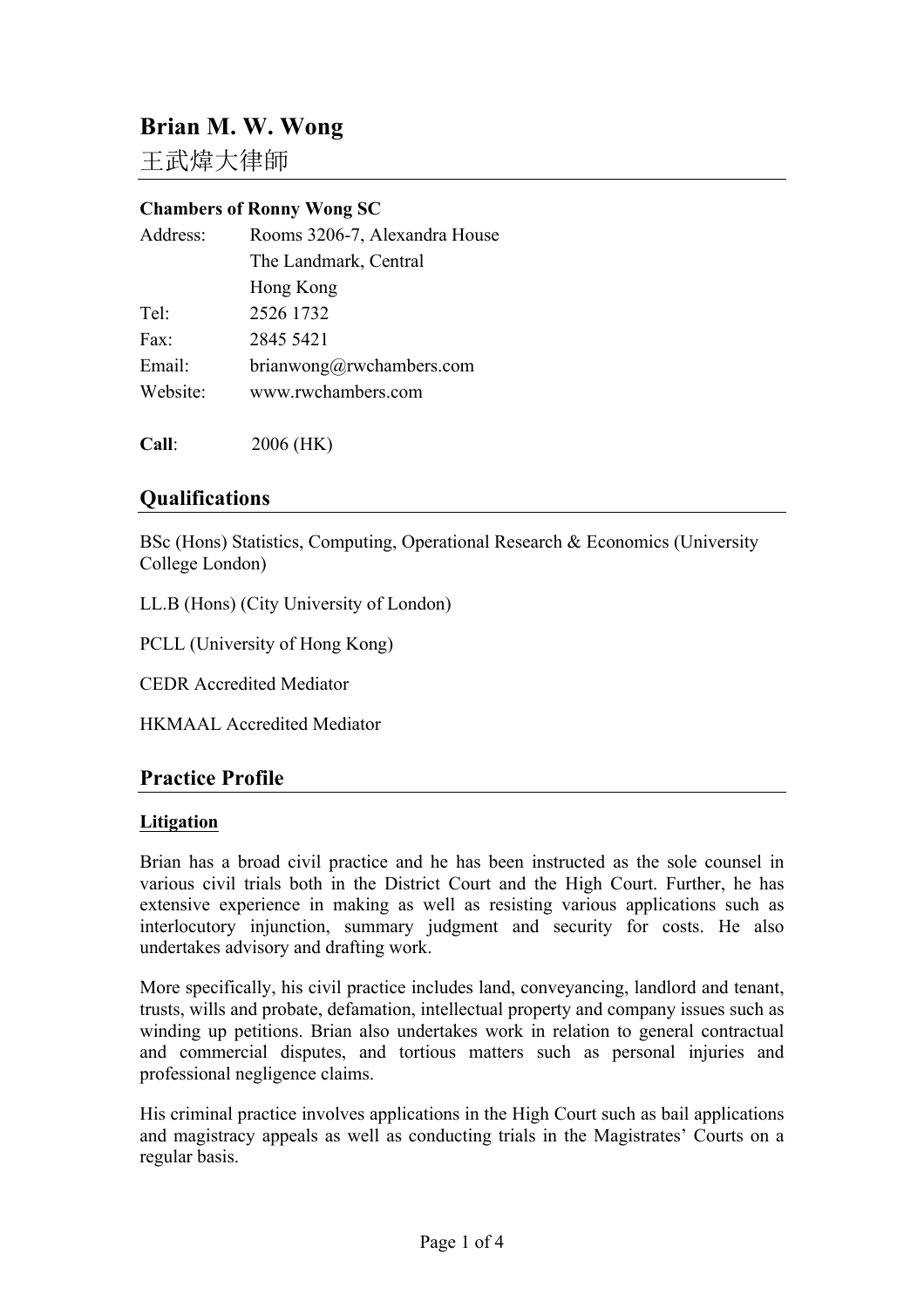## **Mediation**

In 2008, Brian became a CEDR Accredited Mediator and he has been appointed as the mediator in a wide range of disputes on a regular basis. As of 2017, Brian has been appointed as the mediator in over 800 cases, of which around 600 are employees' compensation and/or personal injury claims.

In February 2015, Brian was interviewed as a specialist advocate on mediation by the Lawyer Monthly Magazine. Further, Brian was interviewed by the RTHK in September 2016 on personal injury mediation.

# **Selected Cases**

## **Trials, Appeals & Petitions**

- Court of Appeal Successfully struck out the Plaintiff's medical negligence claim for want of prosecution on the ground of abuse. Appeal by the Plaintiff dismissed - *Kwan Yuen Mei v Lau Sui Yuen & Others*, CACV 15 & 16/2016, 17.8.2017;
- High Court trial (9 days) Contractual dispute and the law on fiduciary duties in relation to the design & construction of a vessel over HK\$12m Successfully argued for an entitlement of a "credit" to be given being the value or sale proceeds of the vessel - *Leung Wan Kee Shipyard Ltd v Dragon Pearl Night Club Restaurant Ltd* [2016] 1 HKLRD 657;
- High Court trial (9 days) Family dispute on the law of common intention constructive trust and the Personal Data (Privacy) Ordinance (Cap.486) [2015] 4 HKLRD 268;
- High Court trial in Chinese (8 days) Successfully obtained judgment for the Plaintiff regarding a claim on constructive trust  $\&$  contracts executed under duress - *Yau King Kau v Andy Tsang*, HCA 1419/2009, 6.11.2015;
- District Court trial Successfully obtained judgment for the Plaintiff for the repayment of a loan made under an oral agreement for the resumption of a listed company in the UK - *Foelan Wong v Wong Tse Kin*, DCCJ 2650/2011, 16.5.2014;
- District Court trial Successfully obtained judgment for the Plaintiff in a shipping dispute on switched bill of lading and multimodal transport document - *Joyspeed Global Cargo (China) Ltd v Mulitex Limited*, DCCJ 344/2010, 28.4.2014;
- District Court trial Successfully obtained judgment for Plaintiff for unpaid warehousing charges. Application for leave to appeal was refused by both the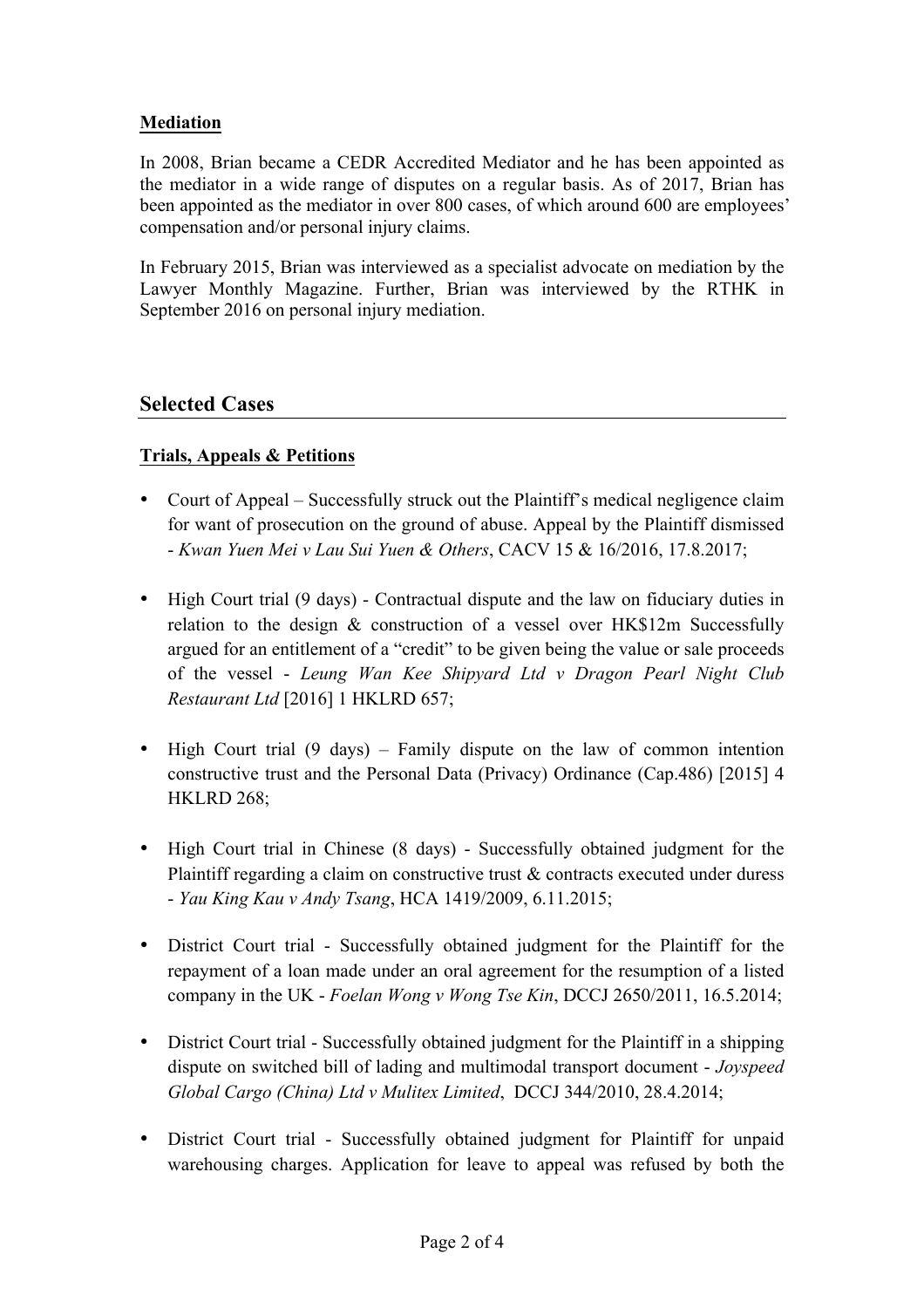District Court and the Court of Appeal with costs to the Plaintiff - *Ever Harvest Tobacco & Liquor Bonded Warehouse Ltd v Force 8 Cellars Ltd*, DCCJ 1945/2007; HCMP 743/2009; HCMP 914/2009, 16.6.2009;

- Personal injury trial conducted in Chinese Acted for the  $2<sup>nd</sup>$  Defendant & successfully established contributory negligence against the Plaintiff - *Lau Yuet Ming v Wong Ping Hang & Others*, DCPI 115/2010, 22.2.2012;
- The law on substitution of a supporting creditor in a winding up petition under Rule 33 of the Companies (Winding-Up) Rules, *Re Sanmenxia Tianyuan Aluminium Co Ltd* [2013] 1 HKLRD 393;
- Petition for reduction of share capital of DHC Hong Kong Limited, a leading international company in cosmetics. Successfully reduced its authorised share capital from HK\$60m to HK\$2 (HCMP 189/2010);
- Petition for reduction of share capital of a company. Successfully reduced authorised share capital from HK\$6.25m to HK\$4.75m (HCMP 1190/2009, 6.8.2009);
- Magistracy Appeal for the Respondent, Hospital Authority (HCMA 951/2006, 30.3.2007). Appeal dismissed.

# **Interlocutory Applications**

- Acted for the Defendant in a case on constructive trust in the sum of HK\$135 million and damages for unlawful intimidation. Successfully opposed to an application for discovery in aid of a Mareva injunction pending reply from the Department of Justice on privilege against self-incrimination - *Hui Chi Ming v Koon Wing Yee*, HCA 1479/2009, 25.9.2009 (led by Mr. Ronny Wong SC);
- Successfully resisted an application for summary judgment for the vendor regarding its duty to deliver the title deeds to the purchaser's solicitors 7 working days before the completion date - *Tai Da Trading (HK) Co Ltd v Chan Wai Kuen & Anor*, HCA 812/2012, 3.5.2013;
- Successfully applied for a restrictive application order against the Plaintiff *Kwan Yuen Mei v Lau Sui Yuen & Others*, HCPI Nos.569&570/2009, 9.10.2012;
- Successfully applied for an interlocutory injunction with costs in relation to a case of constructive trust - *Kam Chung Tung v Ma Wai Kin, personal representative of the Estate of Law Yin Chun*, HCA 184/2008;